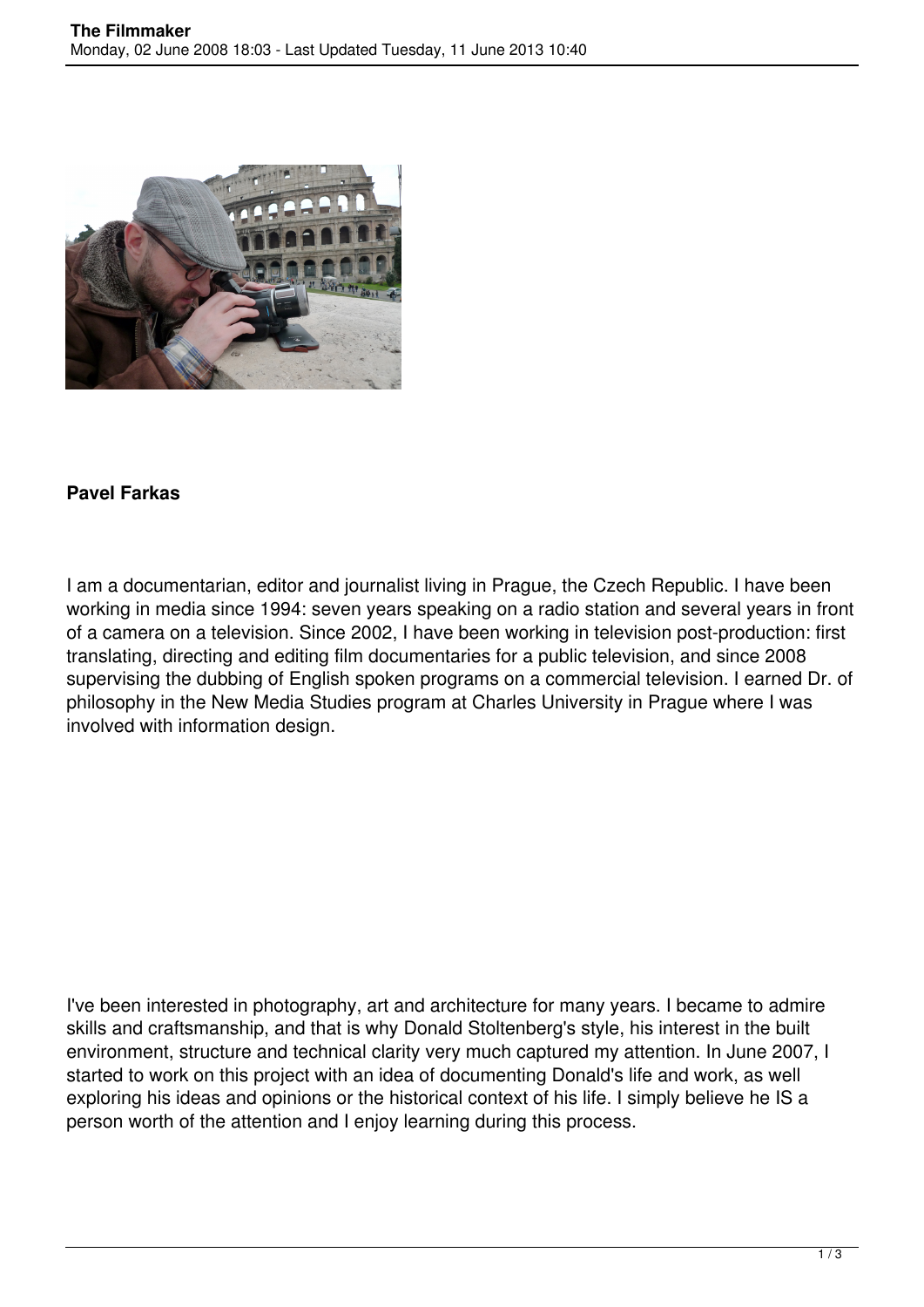This film is a non-profit project and a very small production. I do all the preparations myself and I travel alone, with a handheld camera, using mostly public transportation (the European way of life) and having local people help me out with transportation, exploration etc. The filming involves a great deal of traveling and takes more time to complete than I expected, but it is a work of love and I enjoy it very much. In a way I don't want to stop, for the mere fact of enjoyment: I have visited places I would normally not go to (can you think of a reason to fly to Wisconsin in February?), and I have met great people on the way. They shaped the document simply by participating, and I am so very thankful for their support and willingness to collaborate. It truly fills me with joy.

This web site was primarily set up as my journal and a connecting point for the topic. Later, I decided it should be more a comprehensive place to show Donald's art, and I am still working on that... discovering the secrets of web design and compatibility of various modules to achieve what I'd like to display (namely photo galleries). Please be patient. Not all material that I collect will appear in the film, and I believe Internet is a good place for sharing them with you.

There will be a long list of people I would like to thank at the end. My special "thank you" now goes to a long time friend of Donald Stoltenberg, Prof. Richard A. Ellis , my great inspirator and supporter in and out of this project.

If you feel you can be any help for the project, please contact me at paul (at) stoltenberg.info